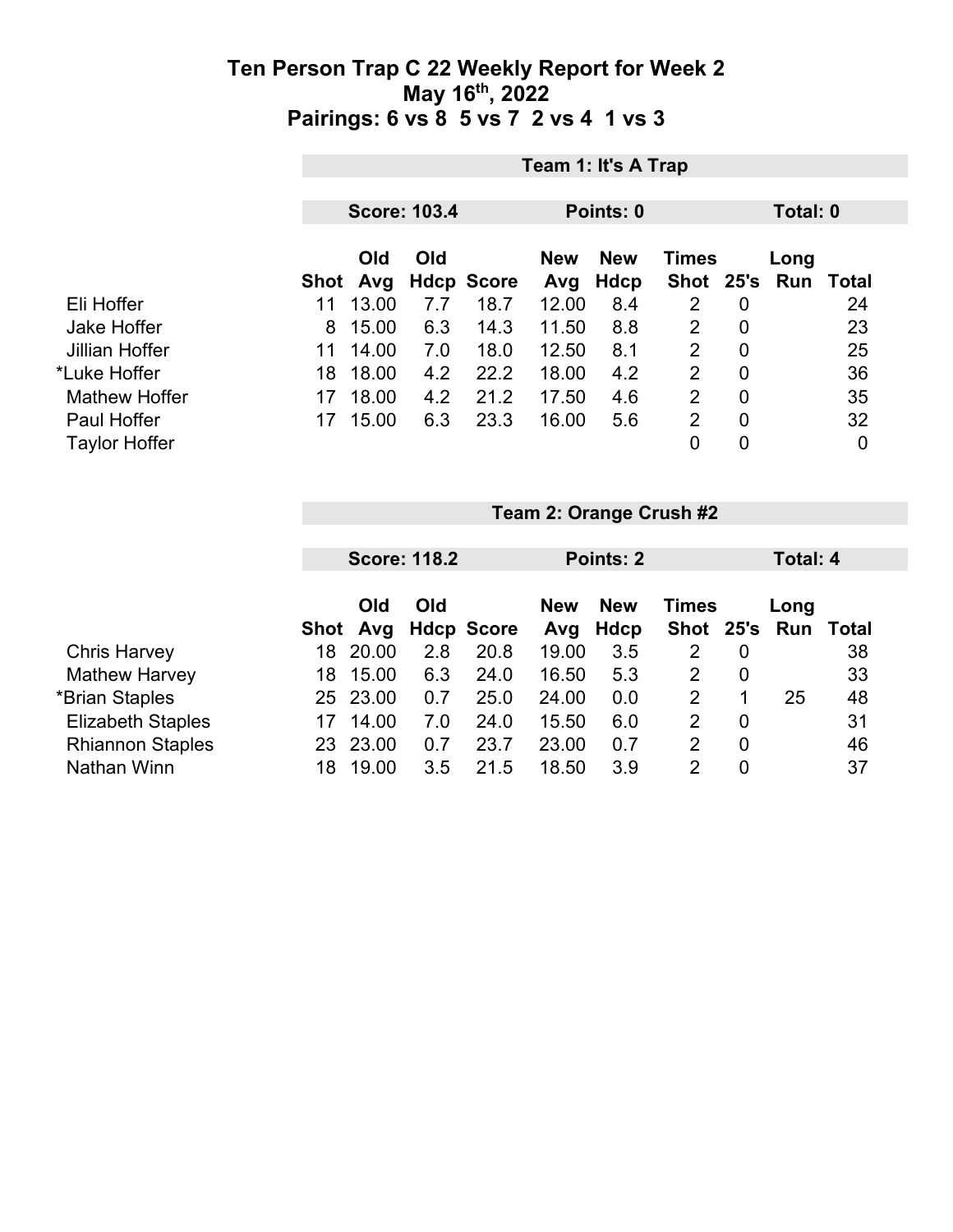|                       | <b>Team 3: Hot Shots</b> |                     |     |                                          |       |           |                |                |     |       |
|-----------------------|--------------------------|---------------------|-----|------------------------------------------|-------|-----------|----------------|----------------|-----|-------|
|                       |                          | <b>Score: 115.4</b> |     |                                          |       | Points: 2 |                | Total: 3       |     |       |
|                       | Old<br>Old               |                     |     | <b>New</b><br><b>New</b><br><b>Times</b> |       |           | Long           |                |     |       |
|                       |                          | Shot Avg            |     | <b>Hdcp Score</b>                        | Avg   | Hdcp      | Shot 25's      |                | Run | Total |
| <b>Bryan Newstrom</b> | 20                       | 21.00               | 2.1 | 22.1                                     | 20.50 | 2.5       | 2              | 0              |     | 41    |
| Jon Newstrom          | 20                       | 18.00               | 4.2 | 24.0                                     | 19.00 | 3.5       | $\overline{2}$ | $\overline{0}$ |     | 38    |
| *Gary Newtsrom        | 20                       | 21.00               | 2.1 | 22.1                                     | 20.50 | 2.5       | 2              | 0              |     | 41    |
| Mike Parker           | 19                       | 18.00               | 4.2 | 23.2                                     | 18.50 | 3.9       | 2              | $\overline{0}$ |     | 37    |
| <b>Steve Roland</b>   | 17                       | 18.00               | 4.2 | 21.2                                     | 17.50 | 4.6       | 2              | $\mathbf 0$    |     | 35    |
| <b>Zach Smithers</b>  | 24                       | 23.00               | 0.7 | 24.0                                     | 23.50 | 0.4       | 2              | $\overline{0}$ |     | 47    |
| Roger Specht          | 20                       | 23.00               | 0.7 | 20.7                                     | 21.50 | 1.8       | 2              | $\overline{0}$ |     | 43    |
| Mike Whitney          | 16                       | 19.00               | 3.5 | 19.5                                     | 17.50 | 4.6       | $\overline{2}$ | 0              |     | 35    |

#### **Team 4: Blind Shooters**

| <b>Score: 118.0</b> |          |                                                    |            | Total: 1                          |                       |                                 |                |                                                  |             |
|---------------------|----------|----------------------------------------------------|------------|-----------------------------------|-----------------------|---------------------------------|----------------|--------------------------------------------------|-------------|
|                     | Old      | Old                                                |            | <b>New</b>                        | <b>New</b>            |                                 |                | Long                                             |             |
|                     |          |                                                    |            |                                   |                       |                                 |                |                                                  | Total<br>35 |
|                     |          |                                                    |            |                                   |                       |                                 |                |                                                  | 34          |
| 19                  | 20.00    | 2.8                                                | 21.8       | 19.50                             | 3.2                   | $\overline{2}$                  | $\overline{0}$ |                                                  | 39          |
| 15                  | 10.00    | 9.8                                                | 24.0       | 12.50                             | 8.1                   | $\overline{2}$                  | $\overline{0}$ |                                                  | 25          |
| 20                  |          | 0.7                                                | 20.7       | 21.50                             | 1.8                   | 2                               | $\overline{0}$ |                                                  | 43          |
|                     |          | 2.1                                                | 24.0       | 21.50                             | 1.8                   | 2                               | $\overline{0}$ |                                                  | 43          |
| 18                  | 15.00    | 6.3                                                | 24.0       | 16.50                             | 5.3                   | $\overline{2}$                  | $\overline{0}$ |                                                  | 33          |
| 21                  | 21.00    | 2.1                                                | 23.1       | 21.00                             | 2.1                   | $\overline{2}$                  | 0              |                                                  | 42          |
| 21                  | 22.00    | 1.4                                                | 22.4       | 21.50                             | 1.8                   | 2                               | $\overline{0}$ |                                                  | 43          |
| 14                  | 14.00    | 7.0                                                | 21.0       | 14.00                             | 7.0                   | $\overline{2}$                  | 0              |                                                  | 28          |
|                     | 18<br>16 | Avg<br>Shot<br>17.00<br>18.00<br>23.00<br>22 21.00 | 4.9<br>4.2 | <b>Hdcp Score</b><br>22.9<br>20.2 | Avg<br>17.50<br>17.00 | Points: 0<br>Hdcp<br>4.6<br>4.9 | 2<br>2         | <b>Times</b><br>Shot 25's<br>$\overline{0}$<br>0 | Run         |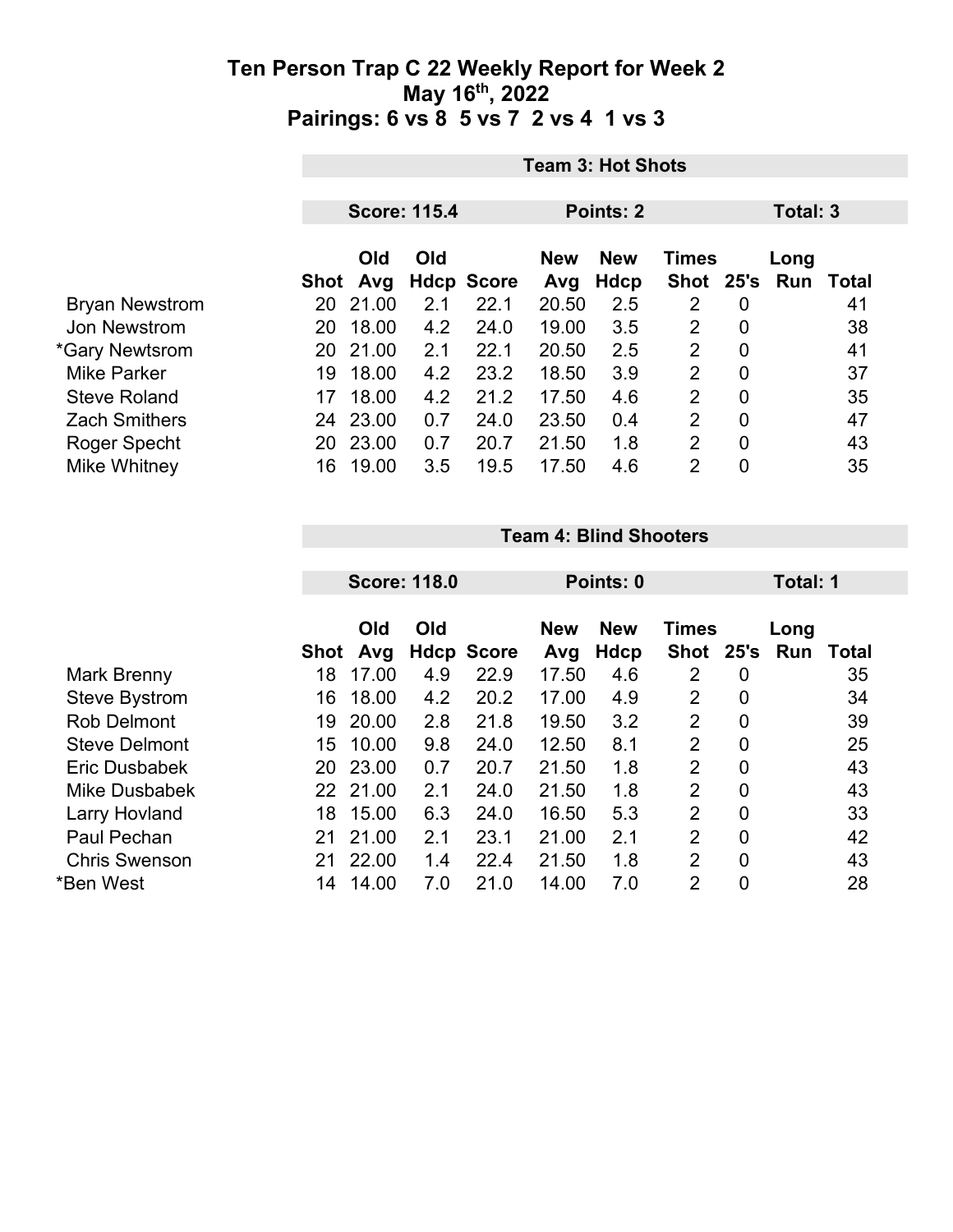|                         |                     | Team 5: Giga Chads |     |                                          |       |      |                |                |                  |    |  |
|-------------------------|---------------------|--------------------|-----|------------------------------------------|-------|------|----------------|----------------|------------------|----|--|
|                         | <b>Score: 104.7</b> |                    |     | Points: 0                                |       |      |                | Total: 2       |                  |    |  |
|                         | Old<br>Old          |                    |     | <b>New</b><br><b>New</b><br><b>Times</b> |       |      | Long           |                |                  |    |  |
|                         |                     | Shot Avg           |     | <b>Hdcp Score</b>                        | Avg   | Hdcp | Shot 25's      |                | <b>Run Total</b> |    |  |
| <b>Daniel Claessens</b> | 13.                 | 19.00              | 3.5 | 16.5                                     | 16.00 | 5.6  | 2              | $\overline{0}$ |                  | 32 |  |
| *Lucas Hemling          |                     | 22 13.00           | 7.7 | 24.0                                     | 17.50 | 4.6  | 2              | 0              |                  | 35 |  |
| Luke Kolstead           |                     | 24 25.00           | 0.0 | 24.0                                     | 24.50 | 0.0  | 2              |                |                  | 49 |  |
| Jeremy Mangen           | 13                  | 14.00              | 7.0 | 20.0                                     | 13.50 | 7.4  | $\overline{2}$ | 0              |                  | 27 |  |
| <b>Luke Peikert</b>     | 16                  | 18.00              | 4.2 | 20.2                                     | 17.00 | 4.9  | 2              | 0              |                  | 34 |  |

|                      |      | <b>Score: 114.0</b> |      |                |            | Points: 2  |                |                | Total: 2 |       |  |
|----------------------|------|---------------------|------|----------------|------------|------------|----------------|----------------|----------|-------|--|
|                      |      |                     |      |                |            |            |                |                |          |       |  |
|                      |      | Old                 | Old  |                | <b>New</b> | <b>New</b> | <b>Times</b>   |                | Long     |       |  |
|                      | Shot |                     |      | Avg Hdcp Score | Avg        | Hdcp       | Shot 25's      |                | Run      | Total |  |
| Joseph Hugill        | 16   | 22.00               | 1.4  | 17.4           | 19.00      | 3.5        | $\overline{2}$ | 0              |          | 38    |  |
| Ken Hugill           | 21   | 17.00               | 4.9  | 24.0           | 19.00      | 3.5        | 2              | 0              |          | 38    |  |
| Ashley Lehman        | 9    | 7.00                | 11.9 | 20.9           | 8.00       | 11.2       | $\overline{2}$ | $\overline{0}$ |          | 16    |  |
| <b>Justin Lehman</b> | 12   | 15.00               | 6.3  | 18.3           | 13.50      | 7.4        | 2              | $\overline{0}$ |          | 27    |  |
| <b>Art Newton</b>    | 16   | 15.00               | 6.3  | 22.3           | 15.50      | 6.0        | 2              | $\overline{0}$ |          | 31    |  |
| David Newton         | 21   | 16.00               | 5.6  | 24.0           | 18.50      | 3.9        | 2              | $\overline{0}$ |          | 37    |  |
| <b>Kelly Newton</b>  | 13   | 10.00               | 9.8  | 22.8           | 11.50      | 8.8        | 2              | 0              |          | 23    |  |

**Team 6: Cheating Bastards**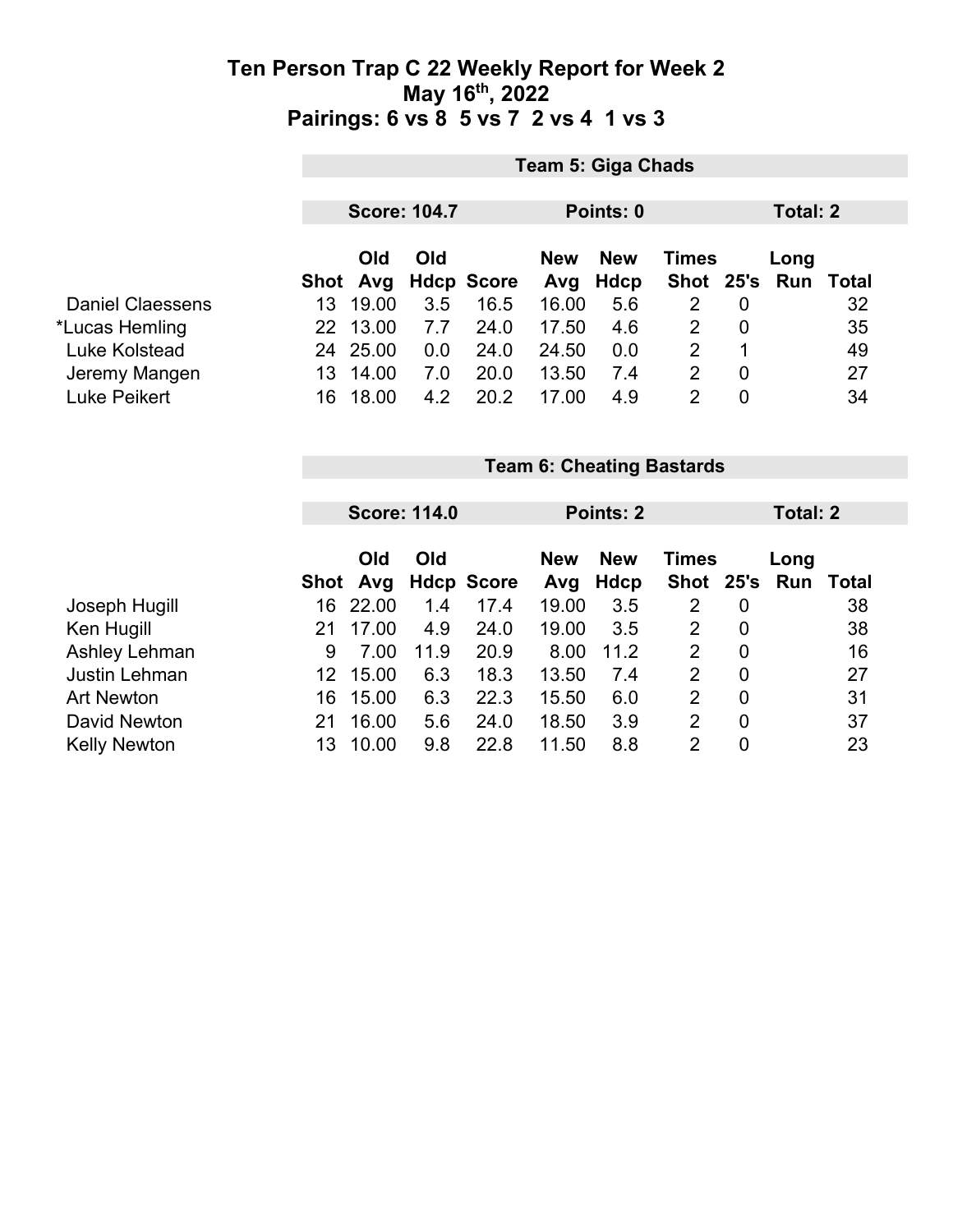|                                                                                                                                    |                                              | Team 7: Up in Smoke          |                                                                                    |                                                      |                                                                           |                                                                                  |                                                                            |                                                                                                                                                    |                                                                       |                   |                                                        |  |
|------------------------------------------------------------------------------------------------------------------------------------|----------------------------------------------|------------------------------|------------------------------------------------------------------------------------|------------------------------------------------------|---------------------------------------------------------------------------|----------------------------------------------------------------------------------|----------------------------------------------------------------------------|----------------------------------------------------------------------------------------------------------------------------------------------------|-----------------------------------------------------------------------|-------------------|--------------------------------------------------------|--|
|                                                                                                                                    |                                              |                              |                                                                                    | <b>Score: 119.4</b>                                  |                                                                           |                                                                                  | Points: 2                                                                  |                                                                                                                                                    |                                                                       | <b>Total: 4</b>   |                                                        |  |
| *Andre Audette<br><b>Grant Audette</b><br><b>Isaac Audette</b><br><b>Bill Bruggeman</b><br>D Bruggeman<br>J Bruggeman<br>Zack Zack |                                              | Shot<br>15<br>20<br>20<br>16 | Old<br>Avg<br>25 22.00<br>13.00<br>18.00<br>23 23.00<br>23 17.00<br>22.00<br>15.00 | Old<br>1.4<br>7.7<br>4.2<br>0.7<br>4.9<br>1.4<br>6.3 | <b>Hdcp Score</b><br>25.0<br>22.7<br>24.0<br>23.7<br>24.0<br>21.4<br>22.3 | <b>New</b><br>Avg<br>23.50<br>14.00<br>19.00<br>23.00<br>20.00<br>21.00<br>15.50 | <b>New</b><br><b>Hdcp</b><br>0.4<br>7.0<br>3.5<br>0.7<br>2.8<br>2.1<br>6.0 | <b>Times</b><br>Shot<br>$\overline{2}$<br>$\overline{2}$<br>$\overline{2}$<br>$\overline{2}$<br>$\overline{2}$<br>$\overline{2}$<br>$\overline{2}$ | 25's<br>1<br>0<br>0<br>$\mathbf 0$<br>$\mathbf 0$<br>0<br>$\mathbf 0$ | Long<br>Run<br>25 | <b>Total</b><br>47<br>28<br>38<br>46<br>40<br>42<br>31 |  |
|                                                                                                                                    |                                              |                              |                                                                                    | <b>Score: 113.3</b>                                  |                                                                           | Team 8: League average<br>Points: 0<br>Total: 0                                  |                                                                            |                                                                                                                                                    |                                                                       |                   |                                                        |  |
|                                                                                                                                    |                                              | Shot                         | Old<br>Avg                                                                         | Old                                                  | <b>Hdcp Score</b>                                                         | <b>New</b><br>Avg                                                                | <b>New</b><br><b>Hdcp</b>                                                  | <b>Times</b><br>Shot 25's<br>$\overline{0}$                                                                                                        | $\mathbf 0$                                                           | Long              | <b>Run Total</b><br>0                                  |  |
| <b>Super Shooters:</b>                                                                                                             | <b>Brian Staples</b><br><b>Andre Audette</b> |                              |                                                                                    | 25<br>25                                             |                                                                           |                                                                                  |                                                                            |                                                                                                                                                    |                                                                       |                   |                                                        |  |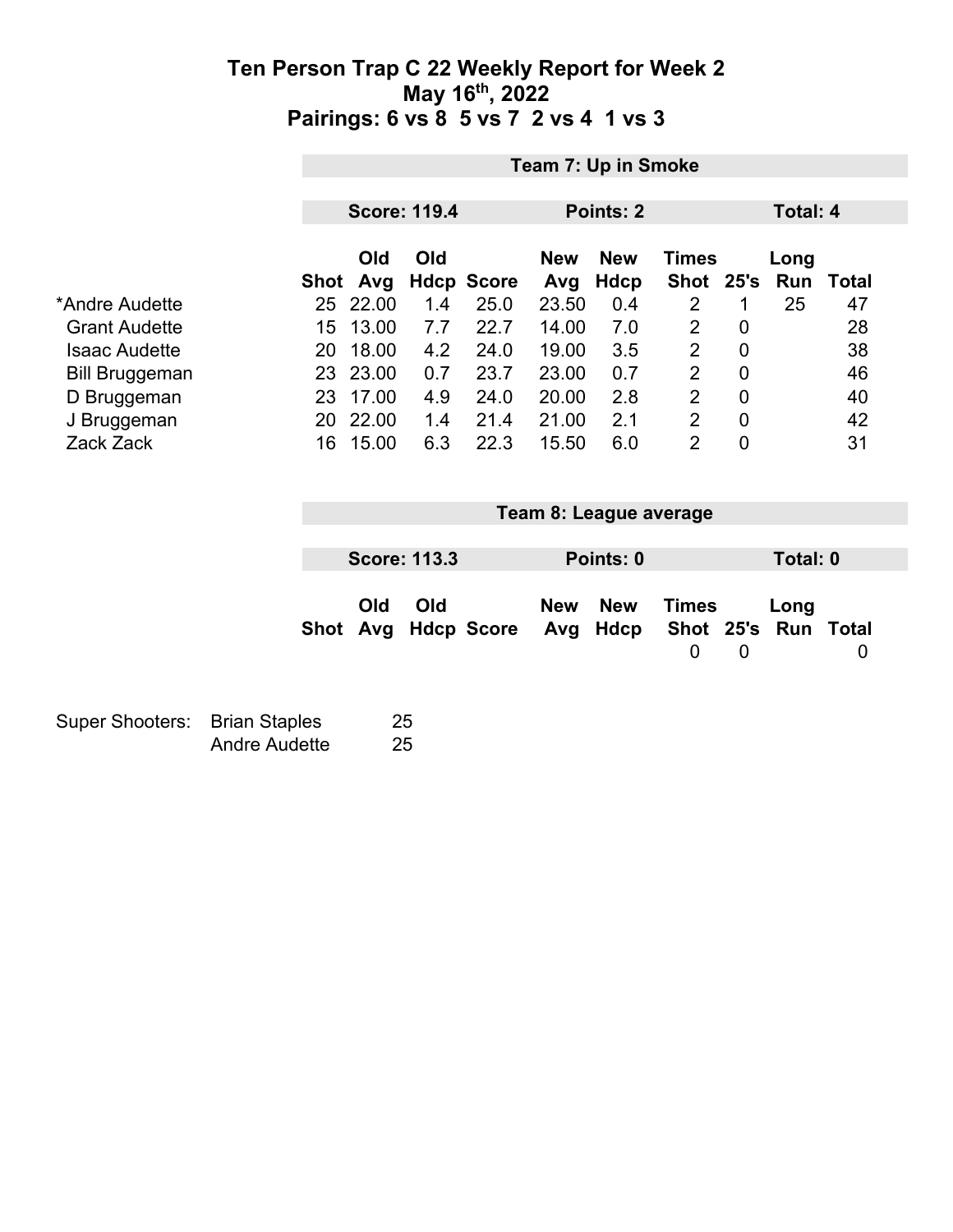## **Ten Person Trap C 22 Team Standings through week 2**

| Team 7 | <b>Up in Smoke</b>       | 4.0 |
|--------|--------------------------|-----|
| Team 2 | <b>Orange Crush #2</b>   | 4.0 |
| Team 3 | <b>Hot Shots</b>         | 3.0 |
| Team 6 | <b>Cheating Bastards</b> | 2.0 |
| Team 5 | <b>Giga Chads</b>        | 2.0 |
| Team 4 | <b>Blind Shooters</b>    | 1.0 |
| Team 8 | League average           | 0.0 |
| Team 1 | It's A Trap              | 0.0 |
|        |                          |     |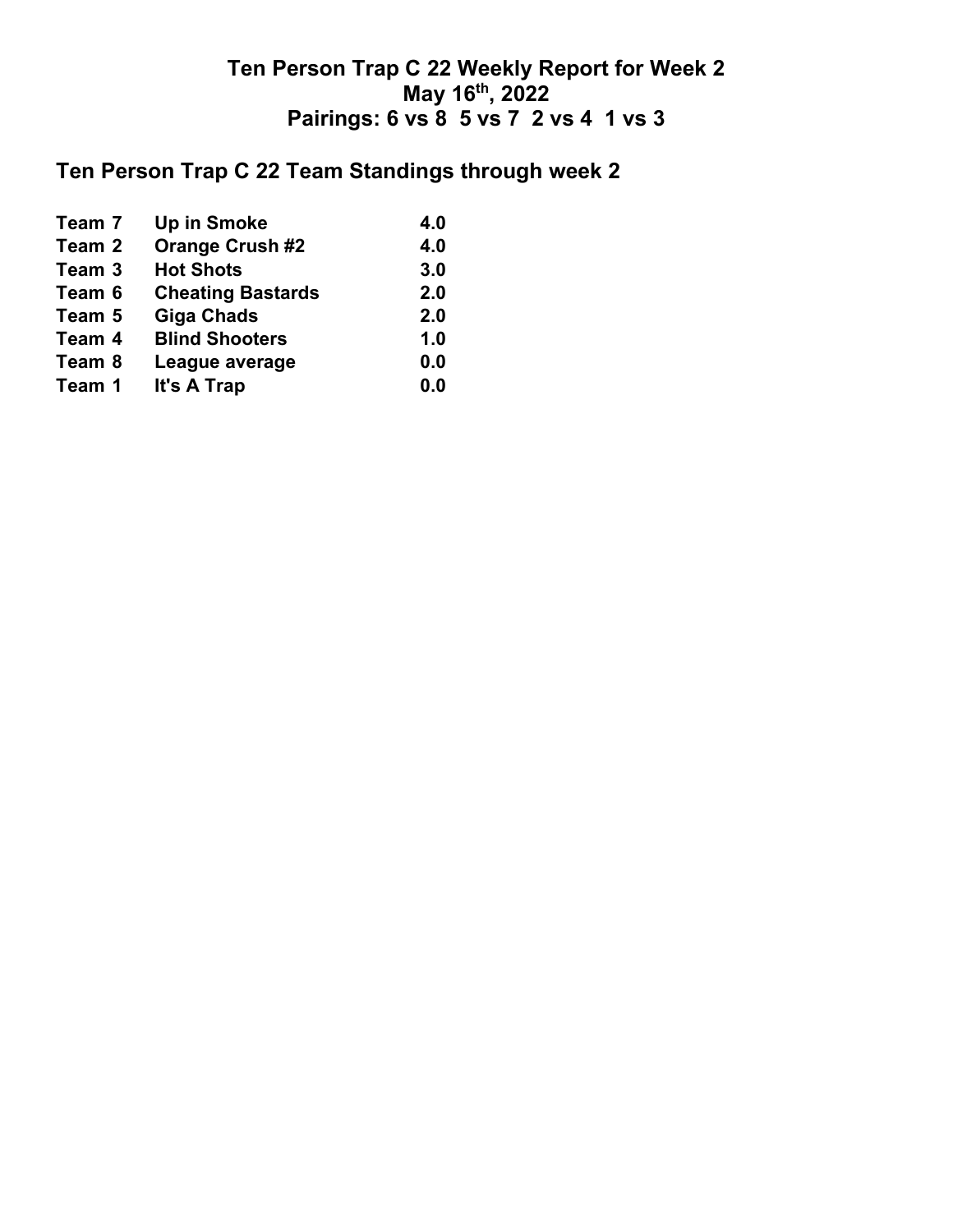# **Ten Person Trap C 22 Total Target Leaders Through Week 2**

| Shooter                  | Total |       | Avg Rounds Straights Team |             |                          |
|--------------------------|-------|-------|---------------------------|-------------|--------------------------|
| <b>Luke Kolstead</b>     | 49    | 24.50 | 2                         | 1           | Giga Chads               |
| <b>Brian Staples</b>     | 48    | 24.00 | 2                         | 1           | Orange Crush #2          |
| <b>Andre Audette</b>     | 47    | 23.50 | 2                         | 1           | Up in Smoke              |
| <b>Zach Smithers</b>     | 47    | 23.50 | 2                         | 0           | <b>Hot Shots</b>         |
| <b>Bill Bruggeman</b>    | 46    | 23.00 | $\overline{2}$            | 0           | Up in Smoke              |
| <b>Rhiannon Staples</b>  | 46    | 23.00 | $\overline{2}$            | 0           | Orange Crush #2          |
| <b>Eric Dusbabek</b>     | 43    | 21.50 | $\overline{2}$            | 0           | <b>Blind Shooters</b>    |
| <b>Roger Specht</b>      | 43    | 21.50 | 2                         | 0           | <b>Hot Shots</b>         |
| <b>Chris Swenson</b>     | 43    | 21.50 | $\overline{2}$            | 0           | <b>Blind Shooters</b>    |
| <b>Mike Dusbabek</b>     | 43    | 21.50 | $\overline{2}$            | 0           | <b>Blind Shooters</b>    |
| Paul Pechan              | 42    | 21.00 | 2                         | 0           | <b>Blind Shooters</b>    |
| J Bruggeman              | 42    | 21.00 | $\overline{2}$            | 0           | Up in Smoke              |
| <b>Gary Newtsrom</b>     | 41    | 20.50 | 2                         | 0           | <b>Hot Shots</b>         |
| <b>Bryan Newstrom</b>    | 41    | 20.50 | $\overline{2}$            | $\mathbf 0$ | <b>Hot Shots</b>         |
| D Bruggeman              | 40    | 20.00 | 2                         | 0           | Up in Smoke              |
| <b>Rob Delmont</b>       | 39    | 19.50 | $\overline{2}$            | $\mathbf 0$ | <b>Blind Shooters</b>    |
| <b>Jon Newstrom</b>      | 38    | 19.00 | $\overline{2}$            | 0           | <b>Hot Shots</b>         |
| Ken Hugill               | 38    | 19.00 | $\overline{2}$            | 0           | <b>Cheating Bastards</b> |
| <b>Chris Harvey</b>      | 38    | 19.00 | $\overline{2}$            | 0           | Orange Crush #2          |
| Joseph Hugill            | 38    | 19.00 | 2                         | 0           | <b>Cheating Bastards</b> |
| <b>Isaac Audette</b>     | 38    | 19.00 | $\overline{2}$            | 0           | Up in Smoke              |
| <b>David Newton</b>      | 37    | 18.50 | 2                         | 0           | <b>Cheating Bastards</b> |
| <b>Mike Parker</b>       | 37    | 18.50 | $\overline{2}$            | 0           | <b>Hot Shots</b>         |
| <b>Nathan Winn</b>       | 37    | 18.50 | $\overline{2}$            | 0           | Orange Crush #2          |
| Luke Hoffer              | 36    | 18.00 | $\overline{2}$            | 0           | It's A Trap              |
| <b>Mathew Hoffer</b>     | 35    | 17.50 | $\overline{2}$            | 0           | It's A Trap              |
| <b>Steve Roland</b>      | 35    | 17.50 | 2                         | 0           | <b>Hot Shots</b>         |
| <b>Mike Whitney</b>      | 35    | 17.50 | $\overline{2}$            | 0           | <b>Hot Shots</b>         |
| Mark Brenny              | 35    | 17.50 | 2                         | 0           | <b>Blind Shooters</b>    |
| Lucas Hemling            | 35    | 17.50 | $\overline{2}$            | 0           | Giga Chads               |
| <b>Steve Bystrom</b>     | 34    | 17.00 | 2                         | 0           | <b>Blind Shooters</b>    |
| <b>Luke Peikert</b>      | 34    | 17.00 | $\overline{2}$            | 0           | Giga Chads               |
| <b>Mathew Harvey</b>     | 33    | 16.50 | $\overline{2}$            | 0           | Orange Crush #2          |
| <b>Larry Hovland</b>     | 33    | 16.50 | $\overline{2}$            | 0           | <b>Blind Shooters</b>    |
| Paul Hoffer              | 32    | 16.00 | $\overline{2}$            | 0           | It's A Trap              |
| <b>Daniel Claessens</b>  | 32    | 16.00 | $\overline{2}$            | 0           | Giga Chads               |
| Zack Zack                | 31    | 15.50 | $\overline{2}$            | 0           | Up in Smoke              |
| <b>Elizabeth Staples</b> | 31    | 15.50 | $\overline{2}$            | 0           | Orange Crush #2          |